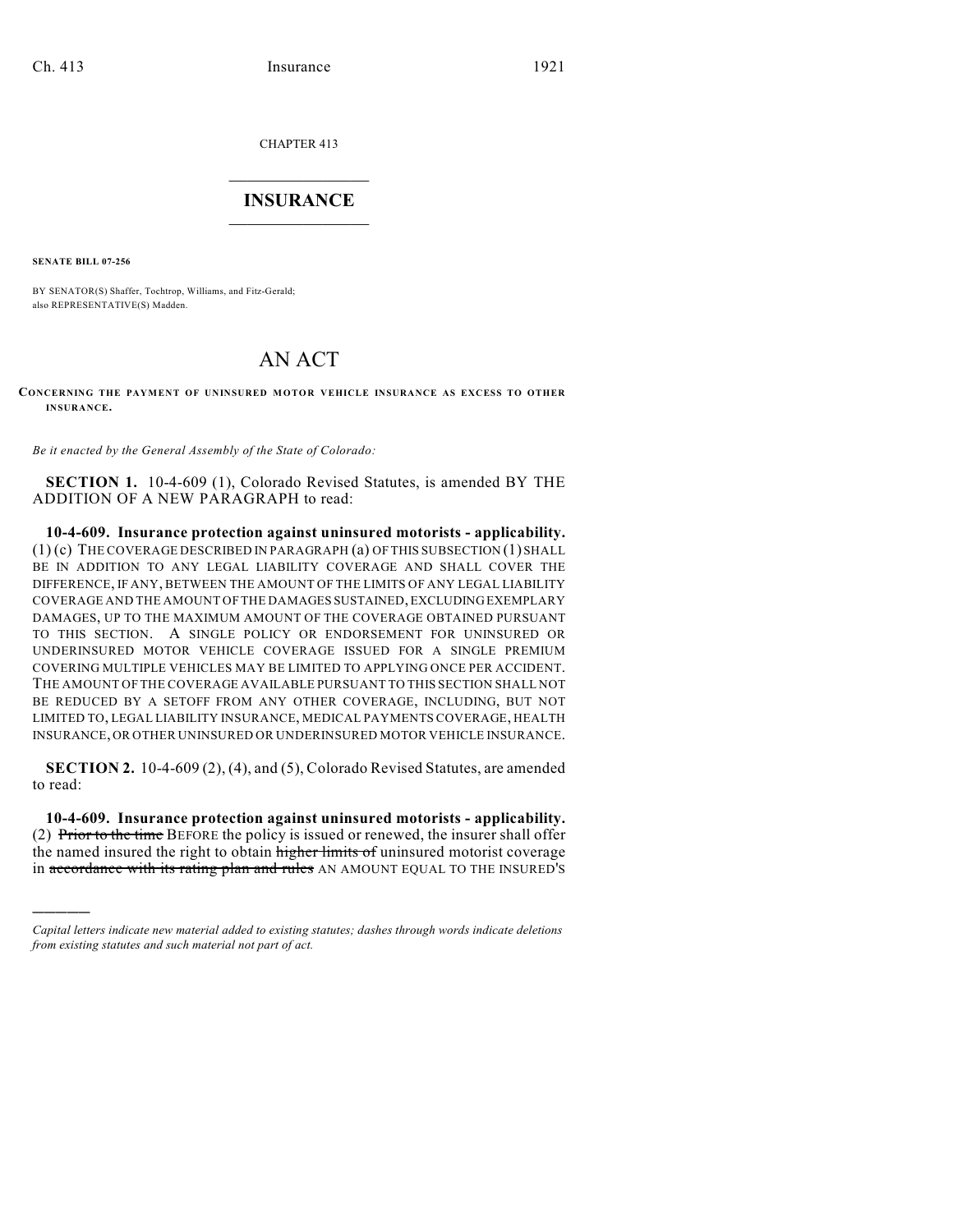1922 Insurance Ch. 413

BODILY INJURY LIABILITY LIMITS, but in no event shall the insurer be required to provide OFFER limits higher than the insured's bodily injury liability limits. or one hundred thousand dollars per person and three hundred thousand dollars per accident, whichever is less. A policy may contain provisions which prohibit stacking the limits of more than one uninsured motorist coverage policy as provided in this section, if such provisions are included in a single policy covering multiple vehicles or in multiple policies issued by one insurer or an affiliated insurer, under common ownership or management, to an insured or to a resident relative of such insured. Such provisions shall not prohibit stacking of the uninsured or underinsured portions of a policy issued to an insured and a separate policy covering the insured which was not issued to the insured or a resident relative. For purposes of this subsection (2), underinsured motorist coverage is included in the term "uninsured motorist coverage" pursuant to subsection (4) of this section.

(4) Uninsured motorist coverage shall include coverage for damage for bodily injury or death which THAT an insured is legally entitled to collect from the owner or driver of an underinsured motor vehicle. An underinsured motor vehicle is a land motor vehicle, the ownership, maintenance, or use of which is insured or bonded for bodily injury or death at the time of the accident. but the limits of liability for bodily injury or death under such insurance or bonds are:

(a) Less than the limits for uninsured motorist coverage under the insured's policy; or

(b) Reduced by payments to persons other than an insured in the accident to less than the limits of uninsured motorist coverage under the insured's policy.

(5) The maximum liability of the insurer under the uninsured motorist coverage provided shall be the lesser of:

(a) The difference between the limit of uninsured motorist coverage and the amount paid to the insured by or for any person or organization who may be held legally liable for the bodily injury; or

(b) The amount of damages sustained, but not recovered.

**SECTION 3. Repeal.** 10-4-418 (2) (c), Colorado Revised Statutes, is repealed as follows:

**10-4-418. Enforcement procedures - penalties.** (2) (c) The commissioner shall not find that a policy form, certificate, or contract of insurance or rider does not comply with the applicable requirements and standards of this title on the ground that it prohibits stacking the limits of more than one uninsured motorist coverage policy as provided in section 10-4-609. Such provisions to prevent stacking are in conformity with the public policy of this state, if such provisions are included in a single policy covering multiple vehicles or in multiple policies issued by one insurer or an affiliated insurer, under common ownership or management, to an insured or to a resident relative of such insured. Such provision shall not prohibit stacking of the uninsured or underinsured portions of a policy issued to an insured and a separate policy covering the insured which was not issued to the insured or a resident relative. For purposes of this paragraph (c), underinsured motorist coverage